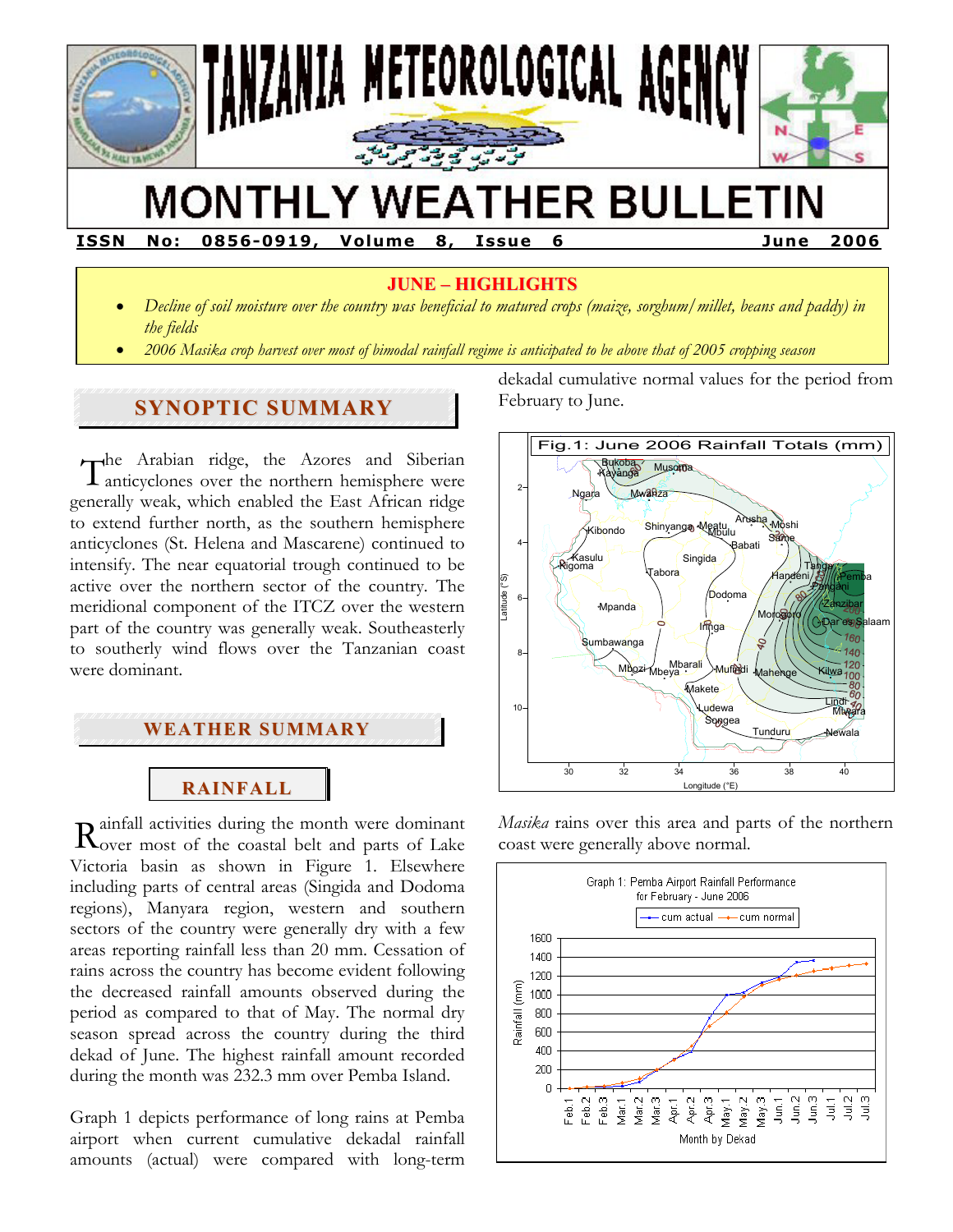#### **MEAN AIR TEMPERATURE**

Temperature conditions for the month of June were<br>Texpressed as mean maximum and minimum **L** expressed as mean maximum and minimum temperatures as shown in Figs. 2A and 2B respectively.



Observed mean maximum temperature ranged between about 22 ºC over southwestern highlands and just above 28 ºC along the coastal belt, parts of western and Lake Victoria basin (Fig. 2A).



The highest maximum temperature recorded during the period was 30.2 °C at Kigoma town in the west, indicating a drop of 2.1 °C compared to the previous month.

The mean minimum air temperatures ranged from just below 8.0  $\degree$ C to slightly above 22.0  $\degree$ C (Fig. 2B). Generally, the country in June experienced cooler weather conditions than in May, with notable chilly weather conditions observed over the highlands in the southwestern part of the country (Rukwa, Mbeya and Iringa regions). Mbeya town recorded the lowest mean minimum temperature of about 6.9 °C and the observed lowest minimum temperature was 6.6 °C during the first dekad of the month.

# **SUNSHINE HOURS**

Figure 3, indicates spatial distribution of mean<br>sunshine hours across the country during June sunshine hours across the country during June Durations of mean bright sunshine hours ranged between about 7 and 10 hrs/day.



Over a large part of western sector that includes Kigoma, Rukwa, Tabora and Mbeya regions there were longer durations of about more than 10 daylight hours mainly due to a large decrease in cloudy activities over the areas. On the other hand, northeastern highlands and northern coast reported shorter durations of about 6 hours/day due to more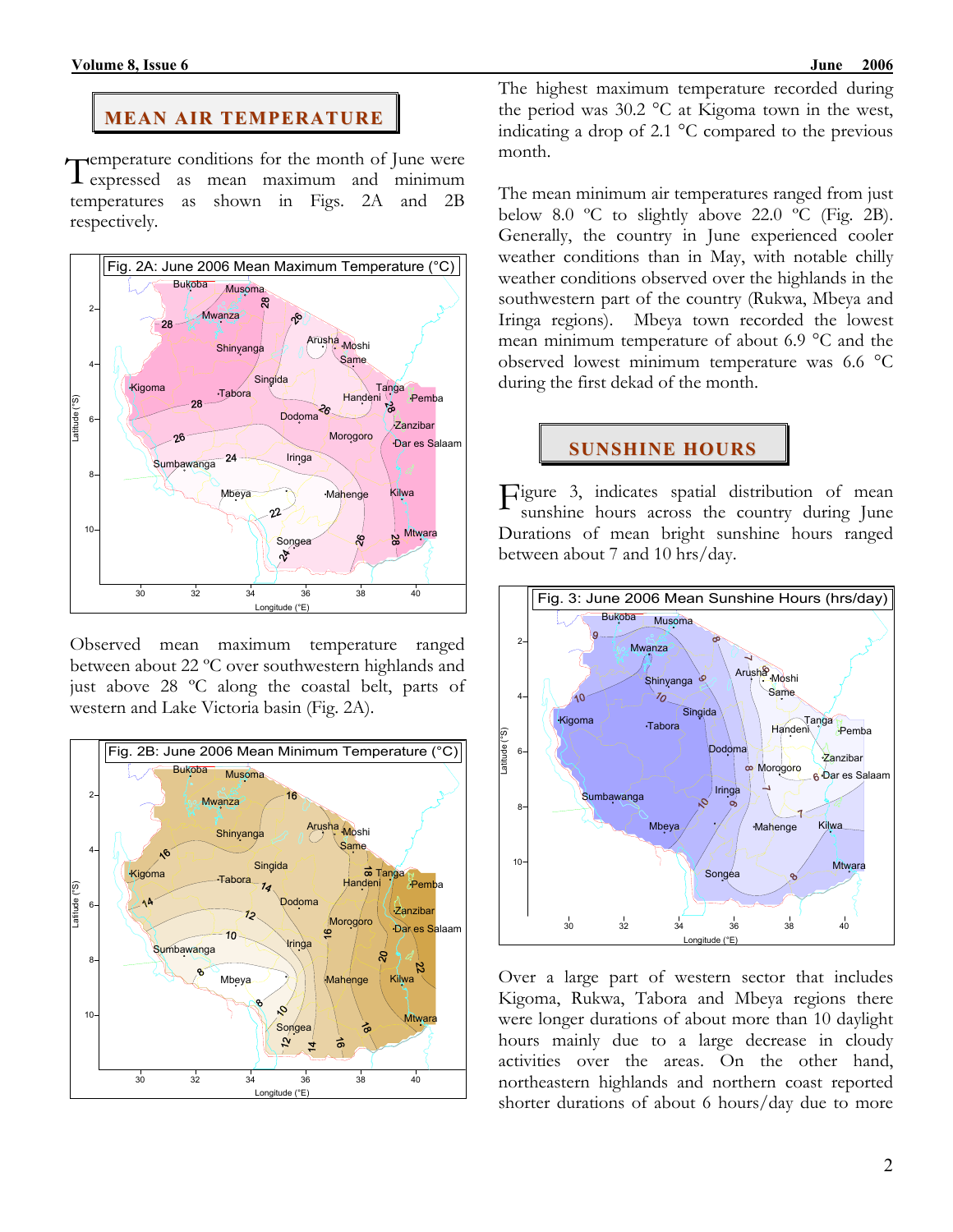#### **Volume 8, Issue 6** June 2006

### **MEAN DAILY WIND SPEED**

rean wind speed across the country ranged from  $\rm M$  can wind speed across the country ranged from  $\rm M$  just above 11 km/hr as depicted in Figure 4. The core of maximum speed of about 11 km/hr was located over central areas (Dodoma region), while areas surrounding Shinyanga, Sumbawanga, Songea, and Morogoro towns had calm conditions and winds of about 2 km/day strength.



The winds strengthened mainly over central regions, thereby increasing prospects of occurrences of dust devils, wind erosion and high evaporation rates.

#### **SATELLITE INFORMATION**

Figure 5 depicts vegetation greenness as indicated by<br>the Spot Satellite Normalized Difference the Spot Satellite Normalized Difference Vegetation Index (SNDVI) sensor during June third dekad. Low and medium vegetation cover and greening during the period were depicted over eastern Mbeya, northern Iringa and Shinyanga regions, central regions (Dodoma and Singida), and northeastern highlands (Arusha, Manyara and Kilimanjaro regions). Areas over western, southern, and coastal belt depicted very high vegetation greening at the end of the month. Most parts of Lake Victoria Basin were dominated by high vegetation greening, although a

few pocket areas indicated very high vegetation greenness.



## **AGROMETEOROLOGY**

uring the dekad, the continued decline of soil  $\mathbf{D}^{\text{uring}}$  the dekad, the continued decline of soil moisture over the country was beneficial to matured crops (maize, sorghum/millet, beans and paddy) in the fields. Over most parts of southwestern highlands and southern regions harvesting of matured crops continued except for the higher altitude areas of southern Iringa region (Makete, Ludewa, Njombe and Mufindi districts) where maize has just reached full ripeness stage and in good state.

Over the bimodal sector maize was in good state at full ripeness stage. Harvesting activities have picked up, as reported from the districts of Mbulu and Babati districts in Manyara region; Bagamoyo, Kibaha and Kisarawe districts in Coast region and some parts of Lake Victoria Basin.

Sorghum in good to moderate state has reached full ripeness stage over central areas and parts of Shinyanga region where harvesting was reported.

Harvesting of paddy crop continued over several parts of the northern coast, northeastern highlands, southwestern highlands and Lake Victoria basin. Cassava in good state across the country was progressing well at various growth stages and ripened sweet potatoes were being harvested for town markets.